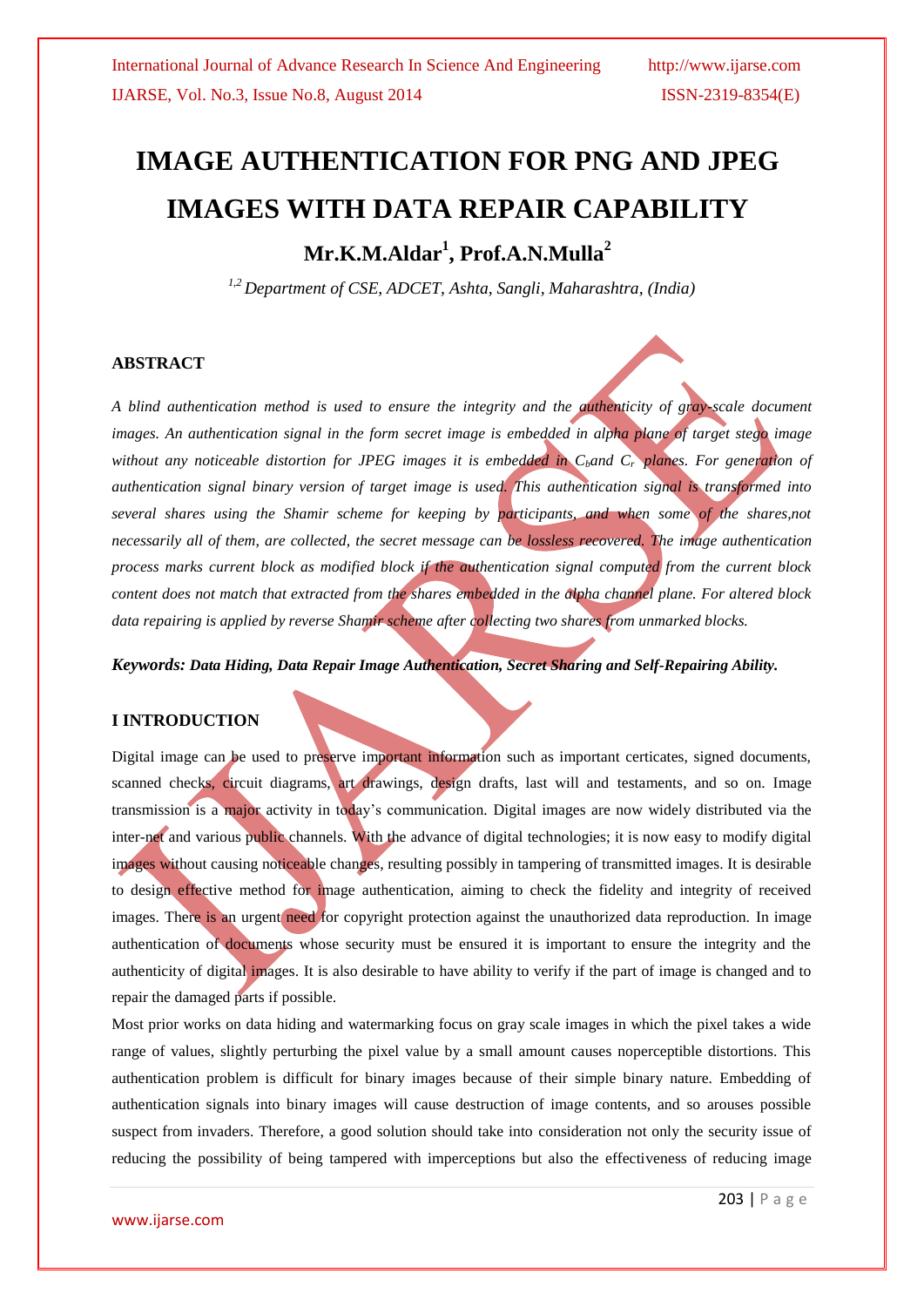distortion resulting from authentication signal embedding. Binary-like document images content two major gray values one close to binary zero and one close to binary one. In this paper, an authentication method that deals with half-tone grayscale document images is considered that is capable of adding secrete data for authentication without any perceptible distortion as well as ability to repair tampered image parts.

## **II RELEVANCE/MOTIVATION**

The problem encountered in the image authentication and the self-repairing capability for the original image data under possible at-tack are summarized as below

- (1) The original data of the cover image are embedded into the image itself for use in later data repairing, the cover image is destroyed in the first place and the original data are no longer available for data repairing, resulting in a contradiction.
- (2) The data to be embedded in the carrier are often large sized resulting in distortion of original image.
- (3) Conventionally, the concepts of secret sharing and data hiding for image authentication are two irrelevant issues in the domain of information security.

To overcome above mentioned problems a system is used which utilizes the extra alpha channel and  $C<sub>h</sub>$ and Crplanesin a image to embed the original binary like gray scale image content data and authentication signals and also secret shares to help repair tampered data.

## **III LITERATURE REVIEW**

Recently Che-Wei, Lee have proposed image authentication and fidelity for binary like grayscale images by embedding authentication signal and repairing data into alpha component of PNG images[14].Wu and Liu manipulated the so-called flippable pixels to create specific relationships to embed data for authentication and annotation of binary images[4]. H. Yang and Kot proposed a two-layer binary image authentication method in which one layer is used for checking the image fidelity and the other for checking image integrity [5]. Yang and Kot [6] proposed a pattern-based data hiding method for binary image authentication in which three transition criteria are used to determine the flippabilities of pixels in each block, and the watermark is adaptively embedded into embeddable blocks to deal with the uneven embeddability condition in the host image. In H. Yang and A. C. Kot, a set of pseudo-random pixels in a binary or half tone image are chosen and cleared, and authentication codes are accordingly computed and inserted into selected random pixels [7]. In Tzeng and Tsais method, randomly generated authentication codes are embedded into image blocks for use in image authentication, and a so-called code holder is used to reduce image distortion resulting from data embedding [8]. Lee et al. proposed a Hamming-code-based data embedding method that flips one pixel in each binary image block for embedding a watermark, yielding small distortions and low false negative rates [9]. Lee et al. improved the method later by using an edge line similarity measure to select flippable pixels for the purpose of reducing the distortion [10].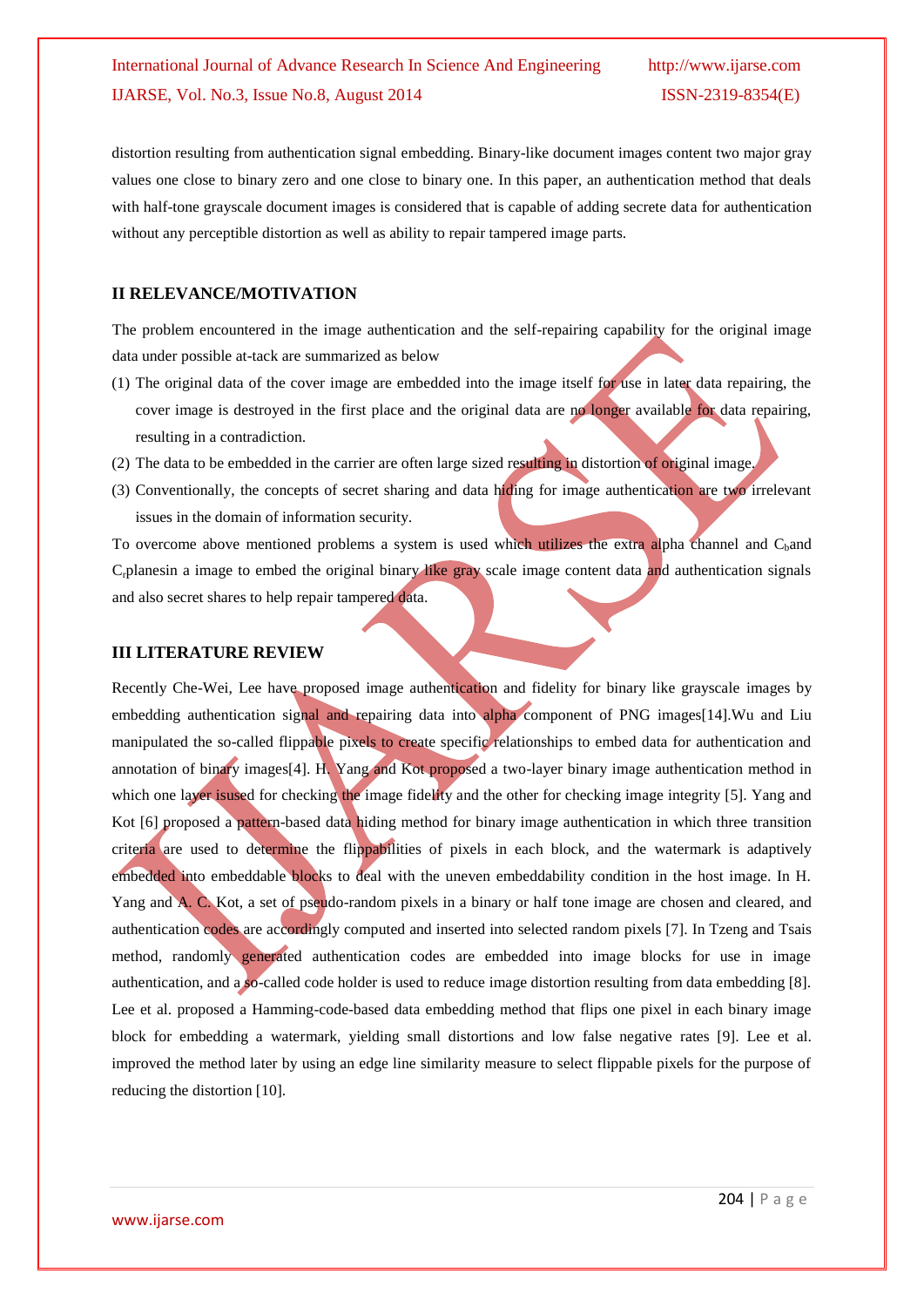#### **IV IMAGE AUTHENTICATION AND DATA REPAIRING**

Authentication of any digital type documents has the great interest due to their wide application areas. Important documents such as fax document, insurance copy and personal documents in the digitized form and stored. The powerful image editing software tools are available with which copying and editing an image has become quite easy. Hence it is important to ensure the authenticity and integrity of the documents.

The used method assumes that the input cover image is a binary-like gray scale image with two major gray values. The cover image is transformed into a stego image with an supplementary alpha channel for transmission on networks or archiving in databases. The stego image, when received or retrieved, may be verified by the technique for its authenticity. Integrity modifications of the stego image can be detected by the method at the block level and repaired at the pixel level. In case that the alpha channel is totally re-moved from the stego-image, the intact resulting image is regarded as inauthentic, meaning that the fidelity check of the image fails. The used method is based on the so-called (k, n)-threshold secret sharing scheme proposed by Shamir in which a secret message is transformed into n shares for keeping by n participants; and when k of the n shares, not necessarily all of them, are collected, the secret message can be recovered without any loss. Such a secret sharing scheme is useful for reducing the risk of incidental partial data loss. Main steps in the used method

- (1) Take as input binary-type gray scale document image.
- (2) Add an alpha channel plane with all values initially set to 255.
- (3) Binarize the gray scale channel plane of the original image.
- (4) Data for authentication and repairing are then computed from binary image and taken as input to the Shamir secret sharing scheme to generate secret shares.
- (5) The share values are subsequently mapped into a small range of alpha channel values near the maximum transparency value to create an imperceptibility effect.
- (6) Finally, the mapped secret shares are randomly embedded into the alpha channel for the purpose of promoting the security protection and data repair capabilities.



Two block diagrams describing the used method are shown in Figs. 1 and 2.

**Figure 1.Generation of Stego Image.**

www.ijarse.com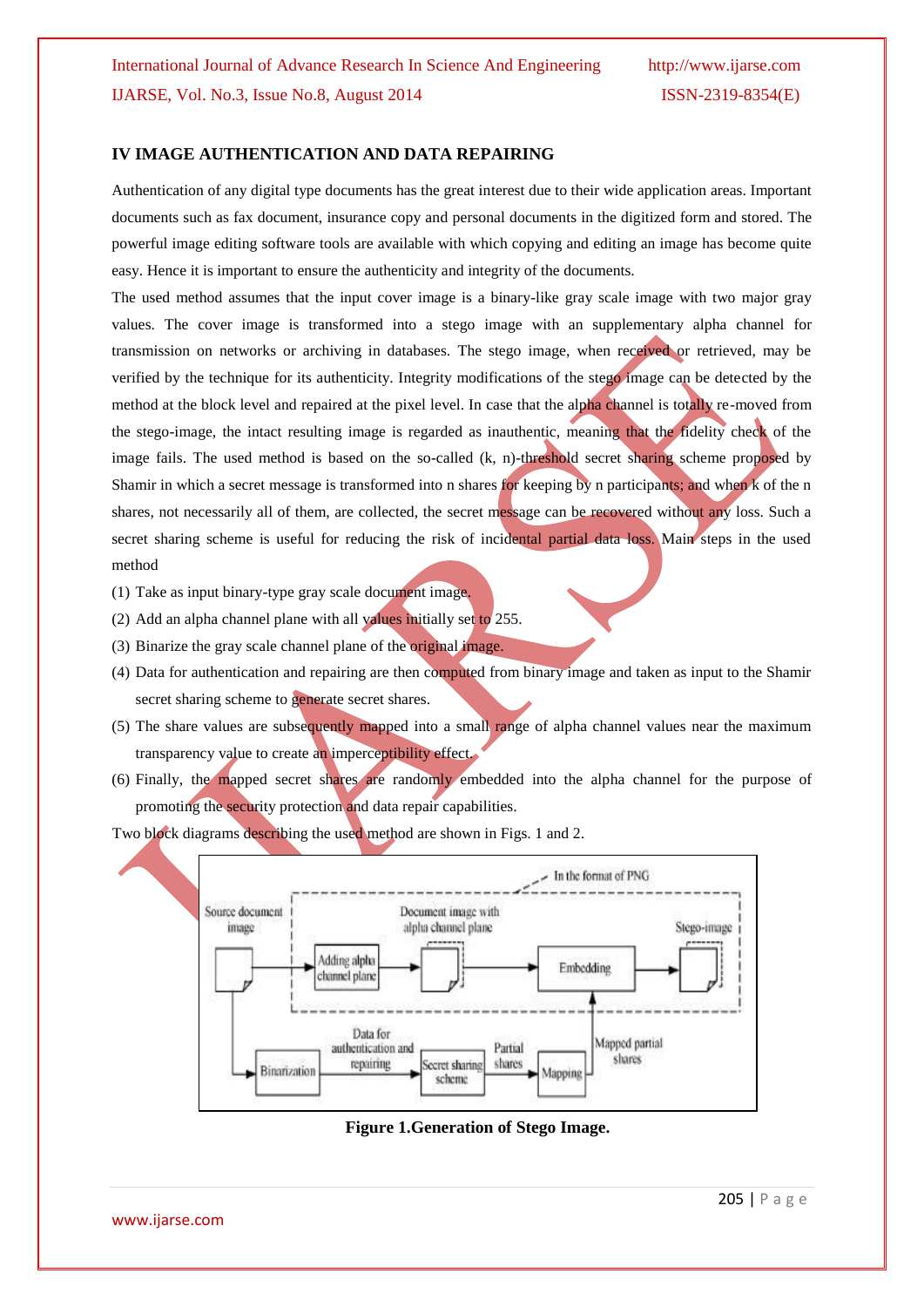## International Journal of Advance Research In Science And Engineering http://www.ijarse.com

IJARSE, Vol. No.3, Issue No.8, August 2014 ISSN-2319-8354(E)







Since the alpha channel plane is used for carrying data for authentication and repairing, no destruction will occur to the input image in the process of authentication. In contrast, conentional image authentication methods often sacrifice part image contents, such as least significant bits (LSBs) or flippable pixels, to accommodate data used for authentication. In addition, once a stego-image generated from a conventional method such as an LSBbased one is unintentionally compressed by lossy compression method, the stego-image might cause false positive alarms in the authentication system. In contrast, the used method yields a stego-image in the PNG format, which, normal cases, will not be further compressed, reducing the possibility of erroneous authentication caused by imposing undesired compression operations on the stego-image.

#### **4.1 Algorithm for (k, n)-threshold secret sharing**

Shamir [11] have proposed secrete sharing method for n participants. The algorithm is given below

**Input**: secret d in the form of an integer, number n of shares, and threshold  $k \le n$ .

**Output:** n shares in the form of integers for the n participants to keep.

This module uses Shamir secret sharing scheme which allows the original secret message d to be divided in to n shares to be kept by n participants and as long as k of the n shares are available the original secret message d can be recovered where  $k \le n$ . This method is called  $(k, n)$ -threshold secret sharing because minimum k shares out of n shares are required in order to recover original message d.

- (1) Choose randomly a prime number p that is larger than d.
- (2) Select k-1 integer values  $c_1, c_2, c_3, \ldots, c_k$  **-**<sub>1</sub> within the range of 0 through p-1.
- (3) Select n distinct real values  $x_1, x_2, x_3, \ldots, x_n$ .
- (4) Use the following k-1 degree polynomial to compute n function values  $F(x_i)$ , called partial shares for i=1,2,3,...,n. i.e.,

$$
F(x_i) = (d + c_1x_i + c_2x_i^2 + \dots + c_kx_i^{k-1})_{\text{modp}}
$$
(1)

#### **4.2 Algorithm for Secret recovery**

**Input:** k shares collected from the participants and the prime number p with both k and p being those used in module 1.

**Output:** secret hidden in the shares and coefficients used in  $(1)$  in Algorithm 1, where  $i=1,2,3,..,k-1$ .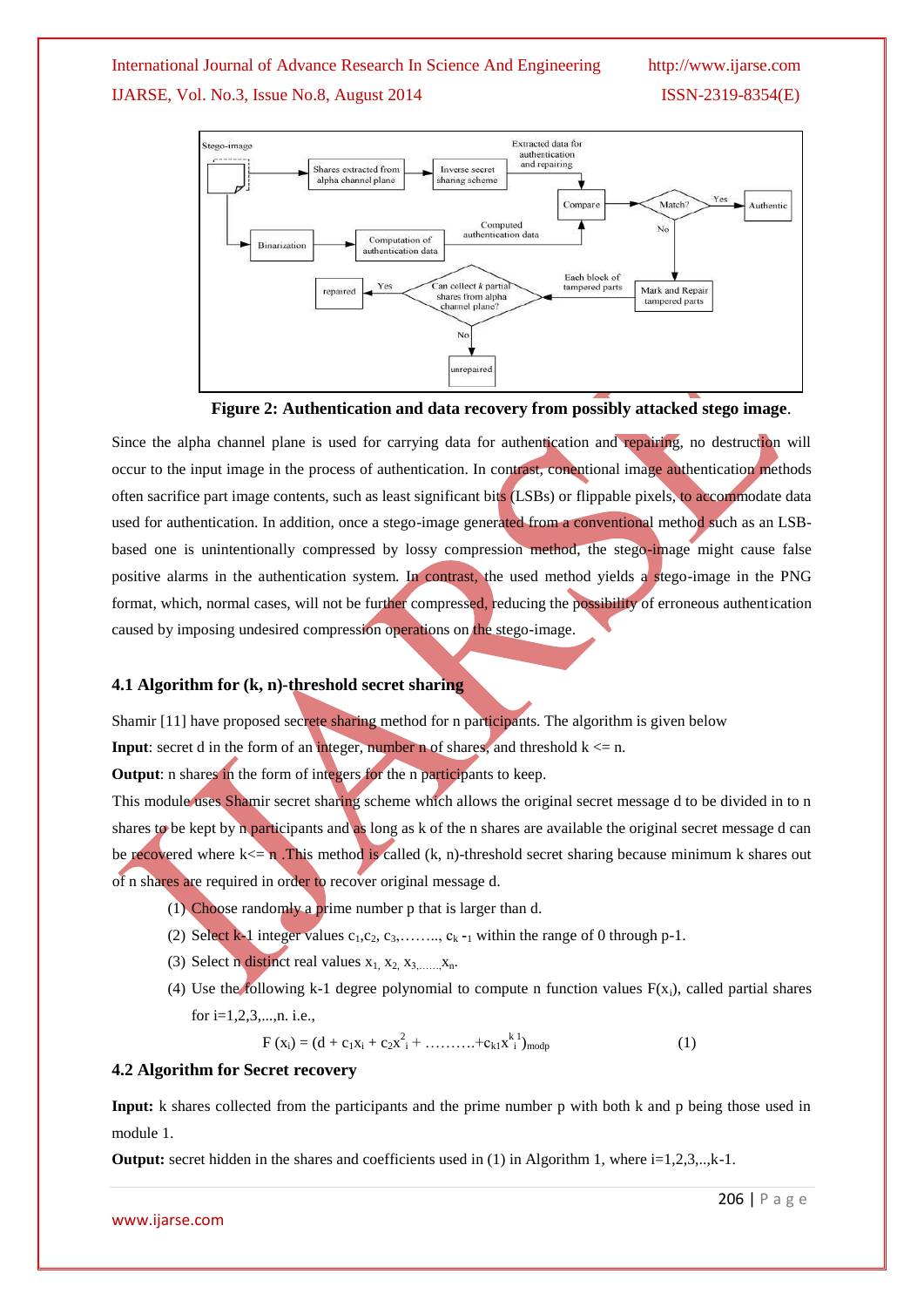- (1) Use the k shares  $(x_1, F(x_1))$ ;  $(x_2, F(x_2))$ , .......,  $(x_k, F(x_k))$  to set up  $F (x_j) = (d + c_1x_j + c_2x_j^2 + \dots + c_{k1}x_j^{k1})_{\text{modp}}$  (2) where  $i=1,2,...,k$ .
- (2) Solve the equation (2) by Lagrange interpolation to obtain d.

In equation (1) there are k coefficients we need at least k shares from the n participants to form equations of the form of (1) to solve these coefficients in order to recover secret . This explains the term threshold for and the name (k,n)threshold for the Shamir method.

#### **4.3 Algorithm for Generation of a Stego-Image**

A brief overview of algorithm [14] describing generation of a stego image is presented below.

**Input:** a grayscale document image I with two major gray values and a secret key K.

**Output:** stego-image in the PNG format with relevant data embedded, including the authentication signals and the data used for repairing.

# **A. Algorithm for Generation of a Stego-Image**

## **Stage I:Generation of authentication signals.**

In this stage input image binarization is performed by applying moment-preserving thresholding.Then the cover image I is transformed into the PNG format with an alpha channel plane I by creating a new image layer with 100 % opacity and no color as I.Then from each 2 x 3 block of image I generate 2 bit signals for authentication and repairing.

# **Stage II: Creation and embedding of shares.**

Data for authentication and repairing computed is taken as input to the Shamir secret sharing scheme to generate secret shares. The share values are subsequently mapped into a small range of alpha channel values near the maximum transparency value to create an imperceptibility effect. Finally, the mapped secret shares are randomly embedded into the alpha channel for the purpose of promoting the security protection and data repair capabilities.

#### **4.4 Algorithm for Stego-Image Authentication**

A brief overview of algorithm describing the stego-image authentication process [14], including both the verification and the self-repairing of the original image content, is presented below.

#### **Algorithm: Authentication of a given stegoimage.**

**Input:** stego-image  $I_1$  and the secret key K used in Algorithm for generation of stego image.

**Output:** image with tampered blocks marked and their data re-paired if possible.

Gray scale plane of given stego image is binarized and then authentication signals are computed from this binarized version and are compared with extracted data for authentication and repairing from alpha channel plane of given stegoimage. If match is found mark the block as authentic else mark block as a tampered and apply the secret recovery algorithm for data recovery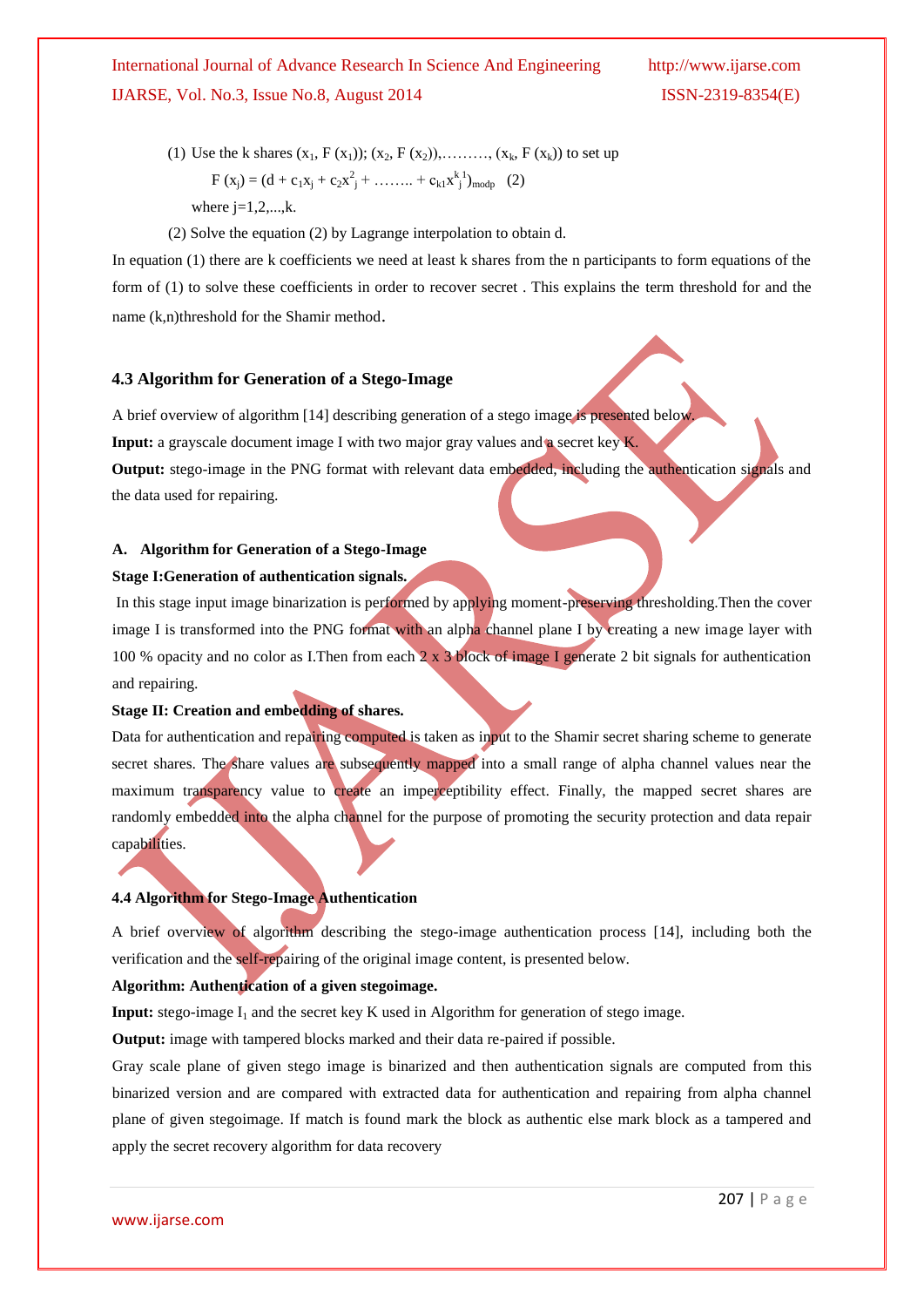| <b>Experimental</b><br>result       | <b>Number</b><br>of blocks | <b>Number</b><br>of<br>tampered<br><b>blocks</b> | <b>Number</b><br>of<br>detected<br><b>blocks</b> | Number of<br>repaired<br><b>blocks</b> | False<br>acceptance<br>ratio | <b>False</b><br>rejection ratio |
|-------------------------------------|----------------------------|--------------------------------------------------|--------------------------------------------------|----------------------------------------|------------------------------|---------------------------------|
| <b>Experiment</b><br>shown in fig 4 | 28666                      | 23104                                            | 23104                                            | 23104                                  | $0\%$                        | $0\%$                           |
| <b>Experiment</b><br>shown in fig 5 | 28666                      | 1525                                             | 1525                                             | 1525                                   | 0%                           | $0\%$                           |
| <b>Experiment</b><br>shown in fig 6 | 28666                      | 7088                                             | 7088                                             | 7088                                   | $0\%$                        | $\%$<br>$\mathbf{0}$            |

| <b>Table 1</b> |  |
|----------------|--|
|                |  |

#### **V DISCUSSIONS**

#### **5.1 Key Features of the Method**

- (1) With two untampered partial shares tampered block can be re-paired at the pixel level.
- (2) The method can survive malicious attacks of common con-tent modifications, such as superimposition, painting, etc., as will be demonstrated by experimental results subsequently described.
- (3) Many other methods use LSBs as the carriers of hidden data while this method uses alpha plane as the carriers of hidden data.
- (4) Other methods cause destruction to the image content to a certain extent as hidden data is embedded in original image gray scale channel. This method uses the alpha channel plane and hence no distortion to the original image.

## **5.2 Measures for Security Enhancement**

- (1) The secret key, which is used to randomize the pixel positions for embedding the mapped partial shares provides a measure to protect the shares.
- (2) To enhance further the security of the data embedded in the stego-image, the constant values of  $x_1$  to  $x<sub>6</sub>$  used in algorithm for generation of a stego-image are randomized.

# **VI EXPERIMENTAL RESULTS AND COMPARISON WITH OTHER METHODS**

Table 1 and 2 includes the statistics of the performance of the used method shown by the above experimental results in terms of the five parameters, i.e., tampering, detection, repair, false- acceptance, and false-rejection ratios, which are defined in the following:

- (1) tampering ratio= (the number of tampered blocks)/(the total number of blocks);
- (2) detection ratio= (the number of detected blocks)/(the number of tampered blocks);
- (3) repair ratio= (the number of repaired blocks)/(the number of detected blocks);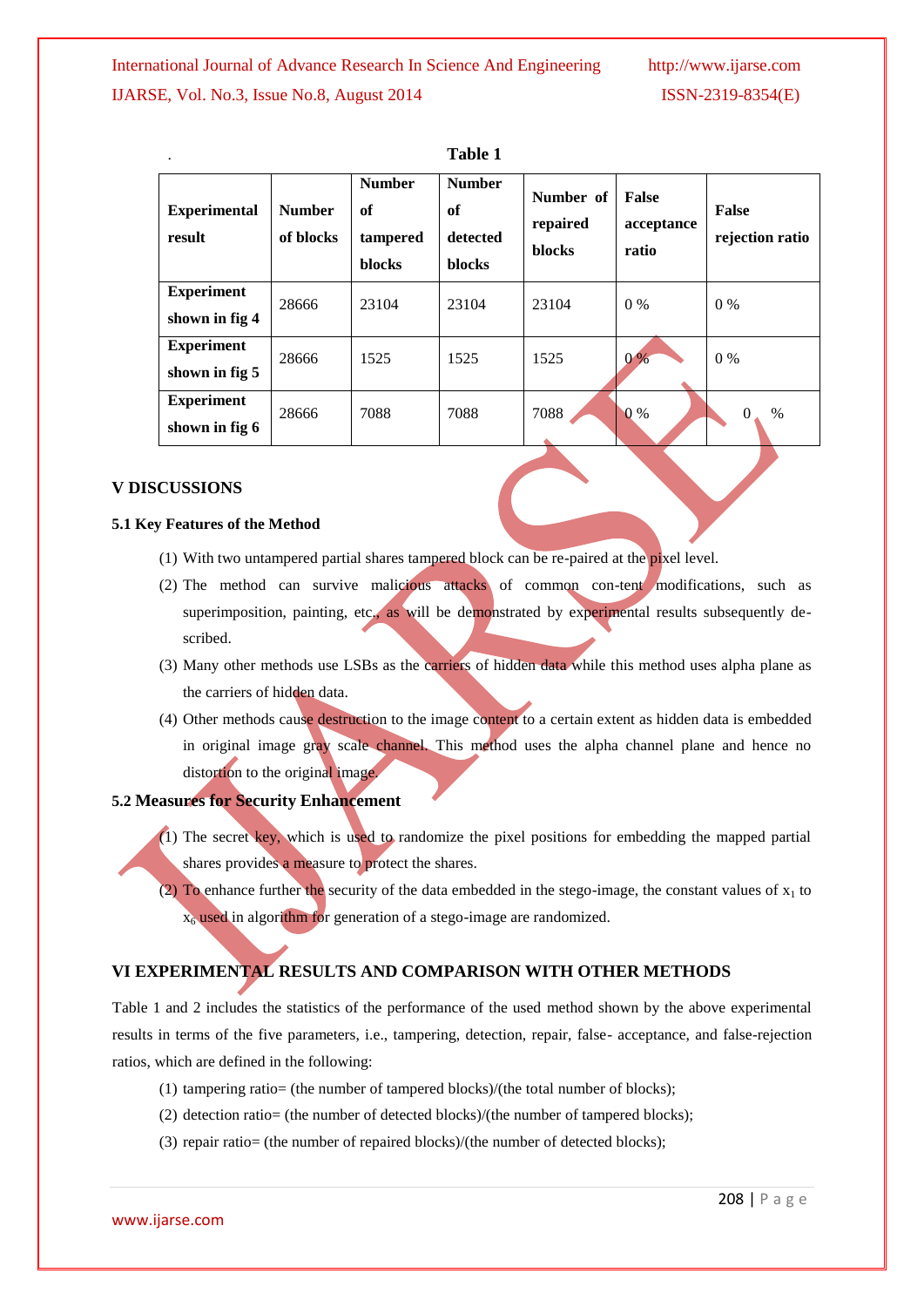| <b>Experimental</b><br>result       | <b>Number</b><br>of blocks | Number of<br>tampered<br><b>blocks</b> | Number of<br>detected<br><b>blocks</b> | Number of<br>repaired<br><b>blocks</b> | <b>False</b><br>acceptance<br>ratio | <b>False</b><br>rejection<br>ratio |
|-------------------------------------|----------------------------|----------------------------------------|----------------------------------------|----------------------------------------|-------------------------------------|------------------------------------|
| <b>Experiment</b><br>shown in fig 7 | 28666                      | 1735                                   | 1735                                   | 1735                                   | $0\%$                               | $0\%$                              |
| <b>Experiment</b><br>shown in fig 8 | 28666                      | 20460                                  | 20460                                  | 20460                                  | $0\%$                               | $0\%$                              |

#### **Table 2**





 $20J + F$  a g  $E$ **Figure 3: Experimental result of a document image of a signed paper. Original cover image (first image) and stego-image with embedded data(second image).**

www.ijarse.com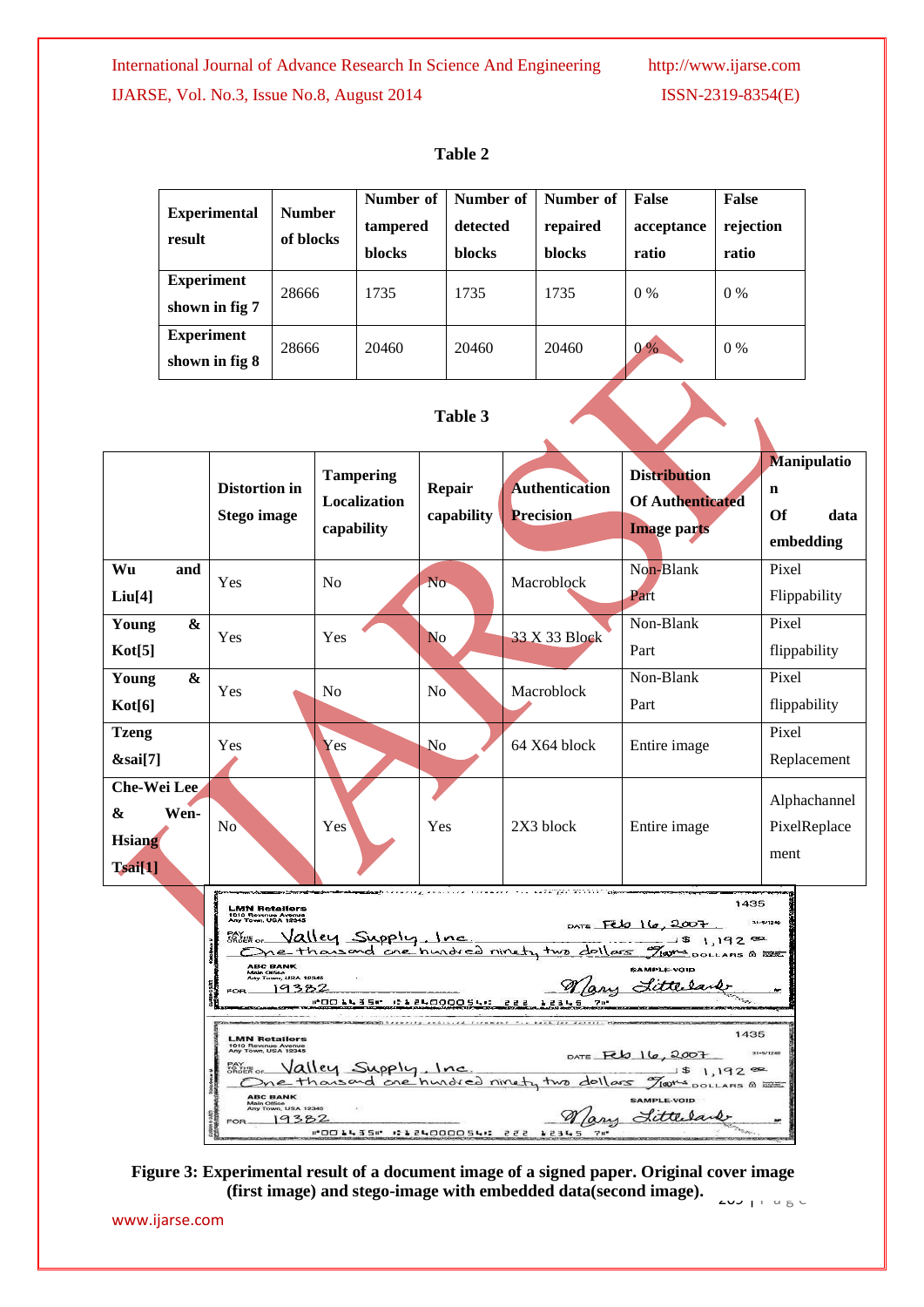| <b>LMN Retailers</b>                        | 1435                                                                               |
|---------------------------------------------|------------------------------------------------------------------------------------|
| 1010 Revenue Avenue<br>Any Town, USA 12345  |                                                                                    |
|                                             | DATE $Feb$ $16,2007$                                                               |
|                                             | BOTHELL Supply, Inc. 5 1,192 =                                                     |
|                                             |                                                                                    |
|                                             |                                                                                    |
| <b>ABC BANK</b>                             |                                                                                    |
| Main Office<br>Any Town, USA 12345          | SAMPLE-VOID                                                                        |
| 19397                                       |                                                                                    |
| FOR.                                        |                                                                                    |
| いわり ししょちい                                   | 222<br>レアモレニ                                                                       |
|                                             |                                                                                    |
|                                             |                                                                                    |
|                                             |                                                                                    |
|                                             | <b>MCANAMICACOELS CCHAITS AND INSERT THE MANY THE BACK FOR ACT REL. COMPONENTS</b> |
|                                             | 1435                                                                               |
| <b>LMN Retailers</b><br>1010 Revenue Avenue |                                                                                    |
|                                             |                                                                                    |
|                                             | DATE $Feb$ $16,2007$                                                               |
| Any Town, USA 12345                         |                                                                                    |
|                                             |                                                                                    |
|                                             |                                                                                    |
| <b>ABC BANK</b>                             |                                                                                    |
| Main Office                                 | SAMPLE-VOID                                                                        |
| Any Town, USA 12345                         |                                                                                    |
| 19382<br><b>EOR</b>                         | Southern Valley Supply, Inc. 5, 1928                                               |

**Figure 4:Authentication result of a document image of a signed paper at-tacked by superimposing a white rectangular shape on the signature. At-tacked stegoimage (first image) and repaired stego-image with recovered pixels marked as red(second image)**

- (4) false-acceptance ratio= (the number of tampered blocks marked as untampered)/(the total number of tampered blocks);
- (5) false-rejection ratio= (the number of untampered blocks marked as tampered)/(the total number of untampered blocks).

The detection ratios are all 100% due to the ease of detection of the alpha channel values of 255 at image parts attacked by superimposing. The alpha channel value corresponding to an intact block will not be 255 and can be easily checked to be so, yielding a false rejection rate of 0%. The alpha channel value corresponding to a tampered block is 255, which is easy to check as well, yielding a false acceptance rate of 0 %.

**CONTRACTOR** CRESTING 1435 11-5/124 DATE Feb 16, 2007 Valley Supply, Inc. **RAY**  $1 \,$ \$  $1.192$ me thousand one hundred ninety two doll  $DOLLARS$   $\otimes$   $\mathbb{R}$ Vary Littlesa 19382 IMOO AN 3 SH 01240000540 12345 1435  $-35000$ 11-5/1240  $OATE$   $FEB$   $16.2007$ Valley Supply, Inc  $1$1928$  $\frac{9}{2}$ lare ool re thousand one hundred ninety two dollars  $ABC$   $B$   $\overline{AB}$ **BAMPLE-VOID** Nary Little  $382$ q **MOO LLISM DI 2LO000SLC** 76 12345

**Figure 5: Authentication result of the document image of a signed paper at-tacked by superimposing a white rectangular shape on a piece of text. At-tacked stegoimage(first image) and repaired stego-image with recovered pixels marked as red(second image)**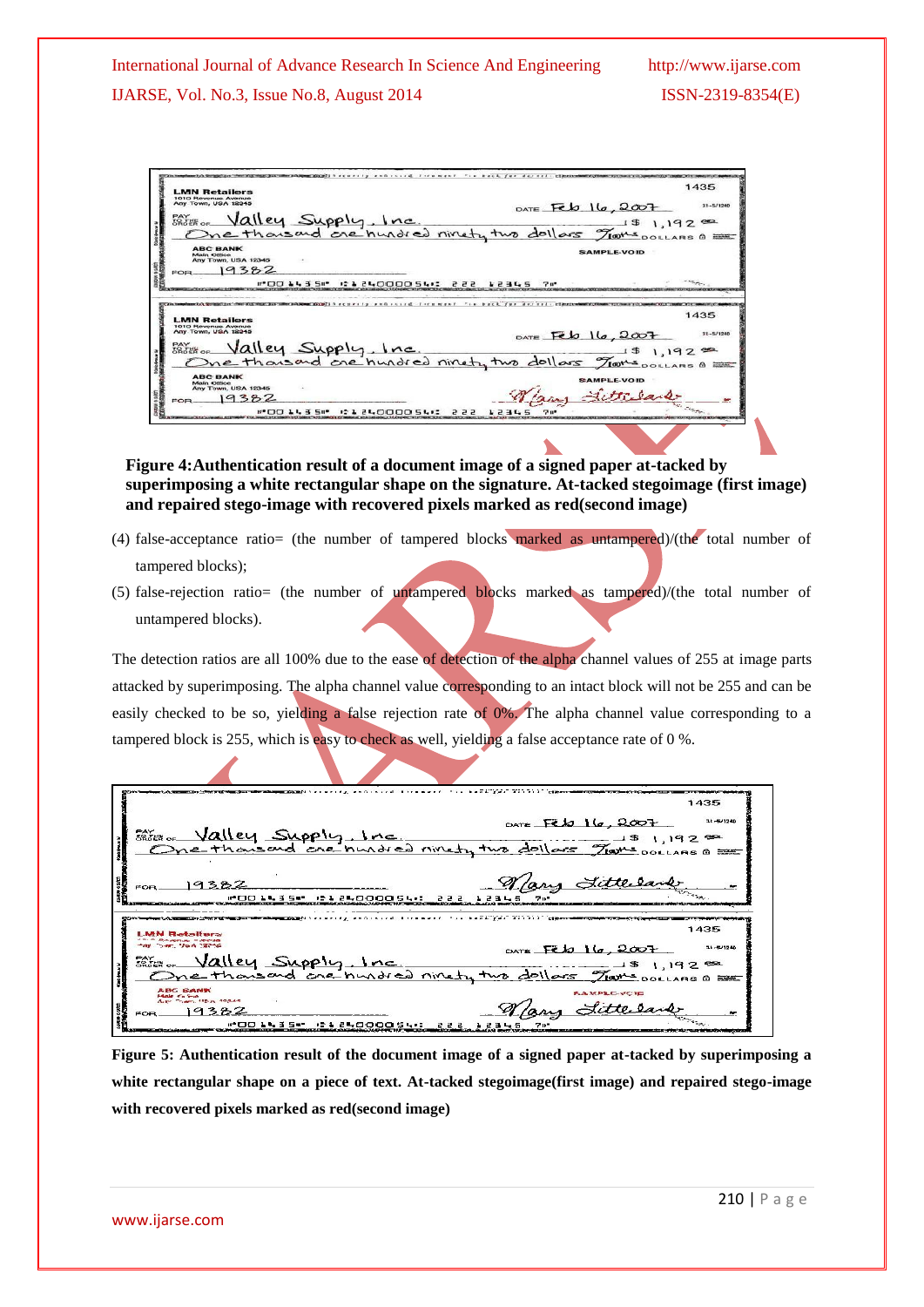

**Figure 6: Authentication result of the document image of a signed paper at-tacked by superimposing white raster rectangular shapes on the content. Attacked stegoimage(first image) and repaired stego-image with recovered pixels marked as red(second image).**

#### **6.1 Experimental Results Using a Document Image of a Check**

Experimental results yielded by the use of a document image of a check are shown in Fig.3, where the cover document image and the stego-image generated by the method are shown. Fig. 4 to Fig. 9 shows the result of authentication and data repairing under different types of attacks. The repaired pixels are shown in red. Also, we show the statistics of this experiment in Table 1 and Table 2.

#### **6.2 Comparison of Performances With Other Methods**

In Table 3 a comparison of the capabilities of the method with other existing methods is shown. All but the used method will create distortion in the stego-image during the authentication process. The used method has the capability of repairing the tampered parts of an authenticated image. Furthermore, among the methods with tampering localization capabilities at the block level such as [5], [8], and the pro- posed method, the used method provides a finer authentication precision with the block size of 2 x 3. Specifically, the method in [5] needs larger macro blocks to yield pixel flippabilities for embedding authentication data. In the case of using smaller blocks, Tzeng and Tsais method [8] has a high possibility to generate noise pixels, as mentioned in [6], and thus, they conducted experimental results with the larger block size of 64 x 64.

#### **6.2 Experimental Results Using a Document Image of a Check**

Experimental results yielded by the use of a document image of a check are shown in Fig.3, where the cover document image and the stego-image generated by the method are shown. Fig. 4 to Fig. 9 shows the result of authentication and data repairing under different types of attacks.The repaired pixels are shown in red. Also, we show the statistics of this experiment in Table 1 and Table 2.

#### **6.2 Comparison of Performances with Other Methods**

In Table 3 a comparison of the capabilities of the method with other existing methods is shown. All but the used method will create distortion in the stego-image during the authentication process. The used method has the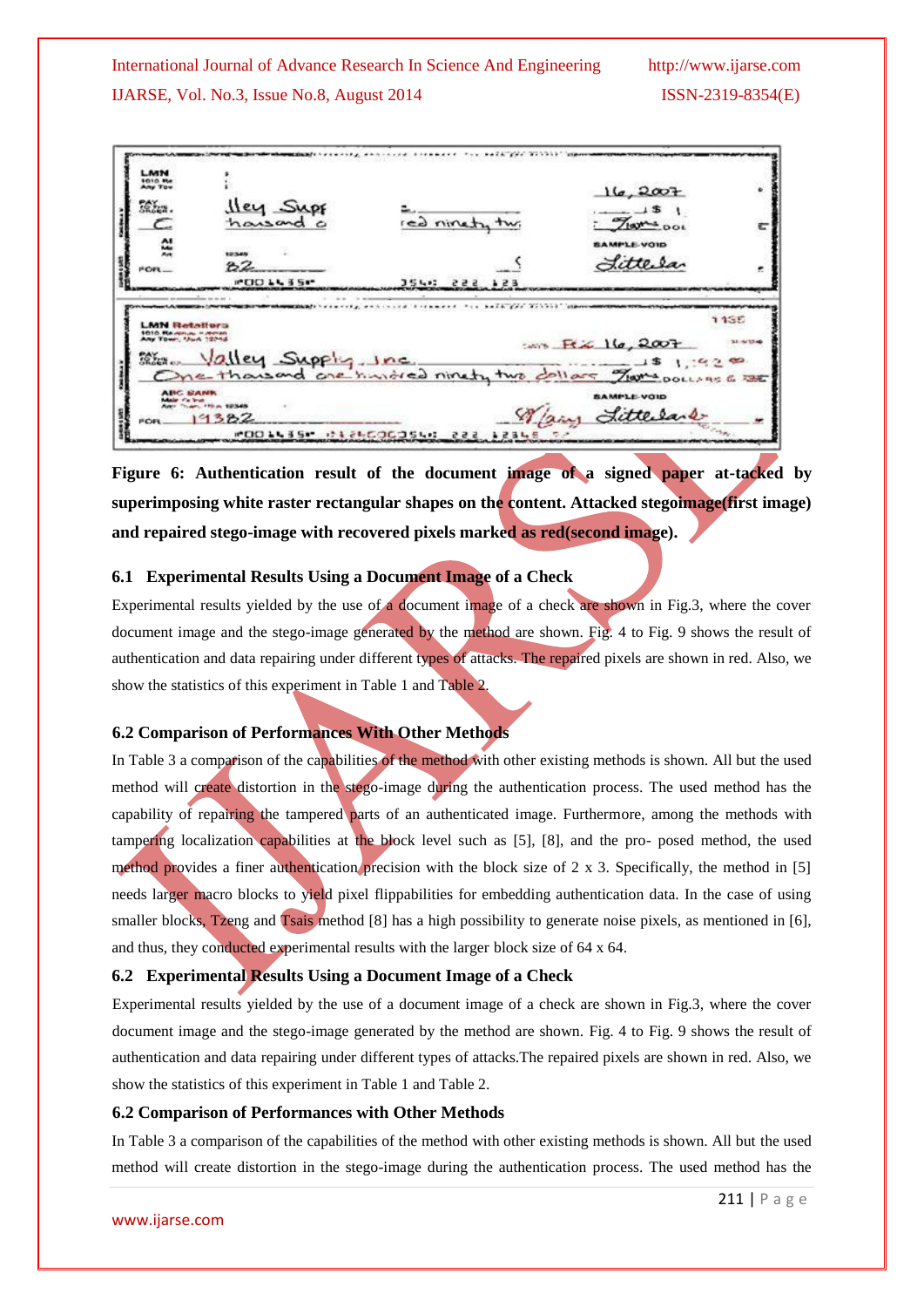capability of repairing the tampered parts of an authenticated image. Furthermore, among the methods with tampering localization capabilities at the block level such as [5], [8], and the pro- posed method, the used method provides a finer authentication precision with the block size of 2 x 3. Specifically, the method in [5] needs larger macro blocks to yield pixel flippabilities for embedding authentication data. In the case of using smaller blocks, Tzeng and Tsais method [8] has a high possibility to generate noise pixels, as mentioned in [6], and thus, they conducted experimental results with the larger block size of 64 x 64.

| <b>LMN Retailers</b>                                                             |                                                                                                                 | 1435       |
|----------------------------------------------------------------------------------|-----------------------------------------------------------------------------------------------------------------|------------|
| 1010 Revenue Avenue                                                              |                                                                                                                 |            |
| Any Town, USA 12045                                                              | $0.475$ Feb $16,200$                                                                                            | 31-5/12:40 |
|                                                                                  |                                                                                                                 |            |
| Filmor Valley Supply, Inc. 401/05 7/08 1, 19200                                  |                                                                                                                 |            |
| <b>ABC BANK</b><br><b>Adoles schifferer</b>                                      | <b>SAMPLE-VOID</b>                                                                                              |            |
| Ariv Town, USA 12345                                                             |                                                                                                                 |            |
| 129.7<br><b>FOR</b>                                                              |                                                                                                                 |            |
|                                                                                  |                                                                                                                 |            |
| <b>CI 240000546</b><br>MOD LL 3 SM.                                              | 222 12345                                                                                                       |            |
|                                                                                  |                                                                                                                 |            |
|                                                                                  | уун барагын башкан барда басан тартан басан бараган бараган башкан. Картай башкан башкан башкан башкан башкан б |            |
|                                                                                  |                                                                                                                 | 1435       |
| the company of the company of the<br><b>LMN Retailers</b><br>1010 Revenue Avenue |                                                                                                                 |            |
| Any Town, USA 12345                                                              | $_{\text{DATE}}$ $Ebb16.2007$                                                                                   | 31-5/124   |
|                                                                                  |                                                                                                                 |            |
|                                                                                  |                                                                                                                 |            |
| min Valley Supply Inc. 110 dollars 9 1, 192 =                                    |                                                                                                                 |            |
| <b>ABC BANK</b><br><b>Adoles Chillings</b>                                       | <b>SAMPLE-VOID</b>                                                                                              |            |
| Any Town, USA 12345                                                              |                                                                                                                 |            |
| 9332<br><b>FOR</b>                                                               |                                                                                                                 |            |

**Figure 7:Authentication result of the document image of a signed paper attacked by painting white color on the original signature.Attackedstego image(first image) and repaired stegoimage with recovered pixels marked as red(second image).**

| <b>Construction of the construction of the Construction of the Construction of the Construction of the Construction</b><br>24 100 5 2 3 4 5 5 7<br>1135<br><b>LMN Retailers</b><br><b>COMPARISON - Jerisa</b><br>Any 15 am UsA 12246<br>2007<br>$36 - 124$<br>Mailey Supply, Inc. the dollar Forsomes out<br><b>ABC BANK</b><br><b>BAMPLO-VOID</b><br><b>Male</b> faire<br>Aler There How Takes<br>143352<br>÷ce<br>MOC WASEM IN A ALCOCORAN<br>888 SBBL |  |
|----------------------------------------------------------------------------------------------------------------------------------------------------------------------------------------------------------------------------------------------------------------------------------------------------------------------------------------------------------------------------------------------------------------------------------------------------------|--|

**Figure 8:Authentication result of the document image of a signed paper at-tacked by painting white color on the entire content. Attacked stego-image(first image) and repaired stego-image with recovered pixels marked as red(second image).**

As to the distribution of authenticated image parts, because there exists no flippable pixel for use by the methods of [4][6] to embed data in all-white regions (such as marginal regions) of a document image, the distribution of authenticated image parts tends to be restricted to be on lines or strokes in the document, whereas

www.ijarse.com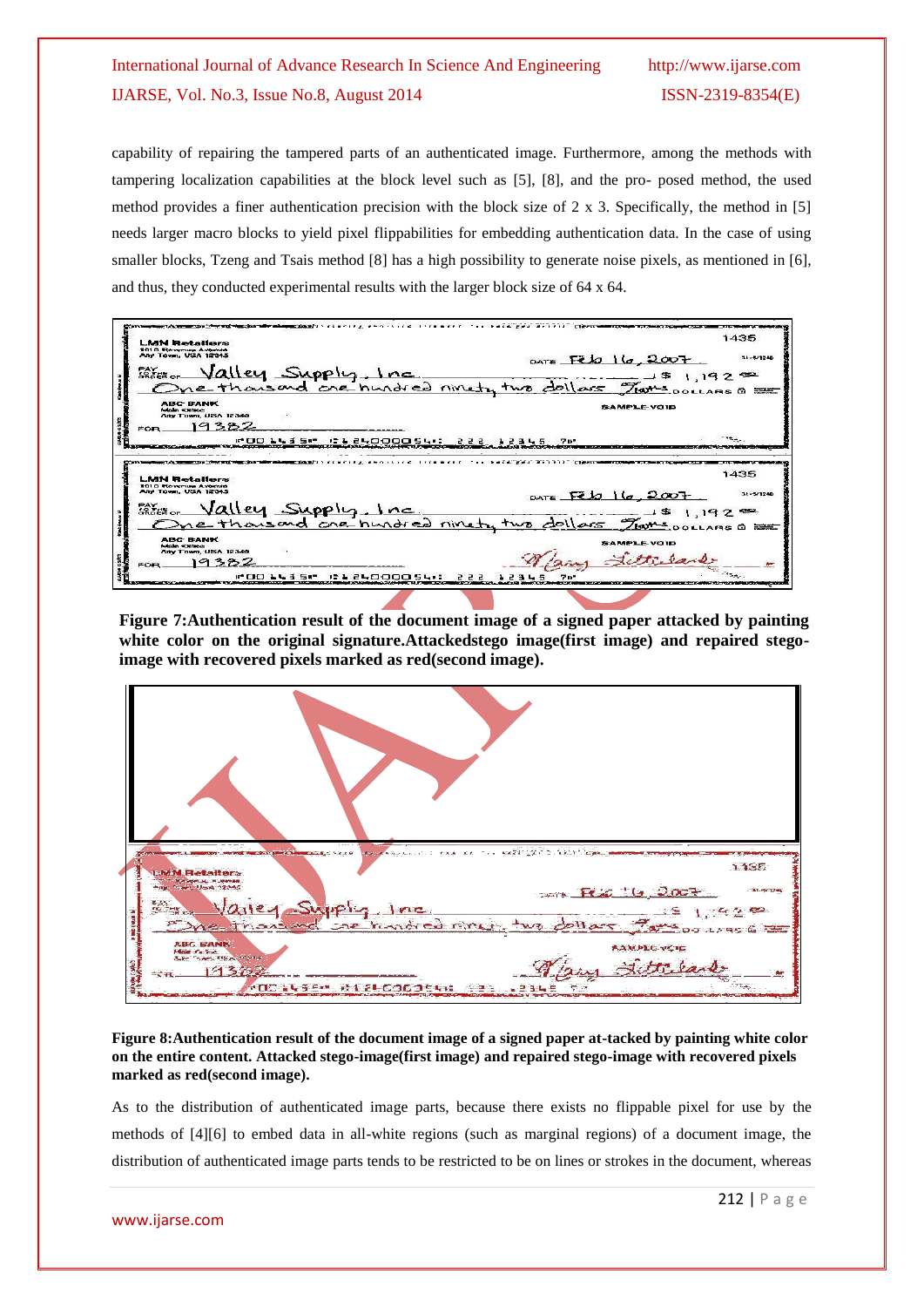the used method does not have this limitation. Nevertheless, in [4][6], the authenticity of an image part including such all-white regions canbe still ensured by the use of cryptographic signatures embedded in other regions of the image. At last, the methods of [4][6] manipulate pixel flippability, and the method of [8] enforces pixel re-placement for the aim of data embedding. The used method is the only one that makes use of the alpha channel plane instead of the bit plane.

## **VII CONCLUSION**

The generated authentication signal and the content of a block have been transformed into partial shares by the Shamir method, which have been then distributed in a well-designed manner into an alpha channel plane to create a stego-image. The undesired opaque effect visible in the stego-image coming from embedding the partial shares has been eliminated by mapping the share values into a small range of alpha channel values near their maximum transparency value of 255. In the process of image block authentication, a block in the stego image has been regarded as having been tampered with if the computed authentication signal does not match that extracted from corresponding partial shares in the alpha channel plane. For the self-repairing of the content of a tampered block, the reverse Shamir scheme has been used to compute the original content of the block from any two untampered shares. Measures for enhancing the security of the data embedded in the alpha channel plane have been also used. Experimental results have been shown to prove the effectiveness of the used method.

# **REFERENCES**

- [1]. S. Lu and H. Y. M. Liao, "Multipurpose watermarking for image authentication and protection," IEEE Trans. Image Process., vol. 10, no. 10, pp. 15791592, Oct. 2001.
- [2]. M. U. Celik, G. Sharma, E. Saber, and A. M. Tekalp, "Hierarchical watermarking for secure image authentication with localization," IEEE Trans. Image Process., vol. 11, no. 6, pp. 585595, Jun. 2002.
- [3]. Z. M. Lu, D. G. Xu, and S. H. Sun, "Multipurpose image watermarking algorithm based on multistage vector quantization," IEEE Trans. Image Process.,vol. 14, no. 6, pp. 822831, Jun. 2005.
- [4]. M. Wu and B. Liu, "Data hiding in binary images for authentication and annotation," IEEE Trans. Multimedia,vol. 6, no. 4, 528538, Aug. 2004.
- [5]. H. Yang and A. C. Kot, "Binary image authentication with tampering localization by embedding cryptographic signature and block identier," IEEE Signal Process. Lett., vol. 13, no. 12, pp. 741744, Dec.2006.
- [6]. H. Yang and A. C. Kot, "Pattern-based data hiding for bi-nary images authentication by connectivitypreserving," IEEE Trans. Multimedia, vol. 9, no. 3, pp. 475486, Apr. 2007.
- [7]. H. Y. Kim , " Secure authentication watermarking for halftone and binary images," Int. J. Imag. Syst. Technol., vol. 14, no. 4, 147152, 2004.
- [8]. H. Tzeng and W. H. Tsai, "A new approach to authentication of binary images for multimedia communication with distortion reduction and security enhancement," IEEE Commun. Lett.,vol. 7, no. 9, pp. 443445, Sep. 2003.
- [9]. Y. Lee, J. Hur, H. Kim, Y. Park, and H. Yoon, "A new bi-nary image authentication scheme with small